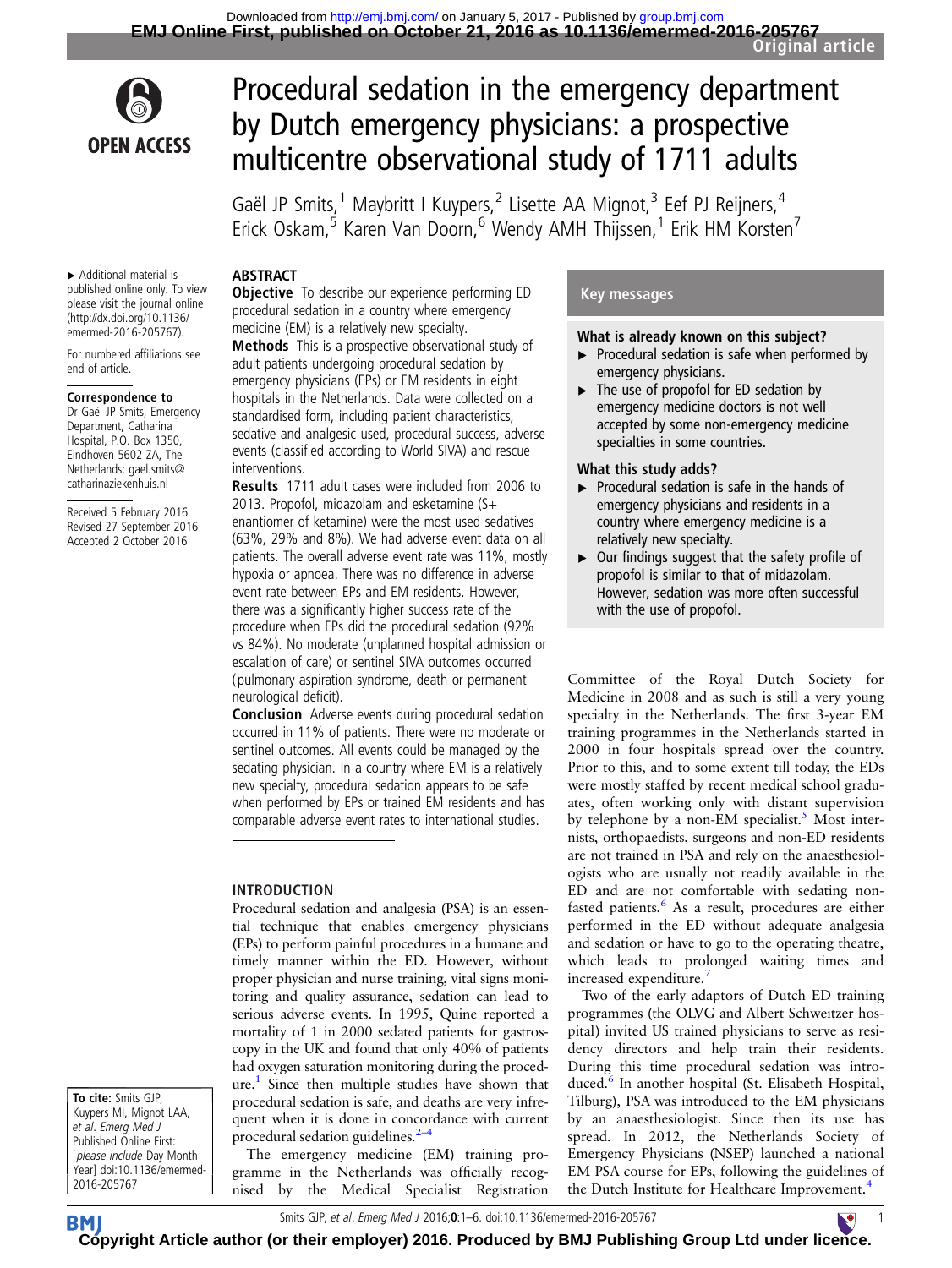## Original article

Aside from contributing to the world's literature on safety of PSA by EPs, it is important to assess its safety in a country where EM is a relatively new specialty. We included all used sedatives to reflect the practice in our country.

The aim of this multicentre study was to assess the safety of ED procedural sedation by Dutch EM physicians and EM residents.

## METHODS

## Study design and setting

This is a prospective observational study of adult patients undergoing procedural sedation by EPs or EM residents in eight hospitals in the Netherlands (seven community hospitals (of which six are EM teaching hospitals) and one academic medical centre) from 2006 to 2013. Not all hospitals contributed data for the whole period (2006–2013) because PSA was not introduced at the same time. The annual census of these hospitals ranged from 14.490 to 41.586 ED visits. The study was approved by the nationally recognised Institutional Review Board of the Catharina hospital Eindhoven and this decision was adopted by the other participating centres.

## Selection of participants

Patients aged 17 and older were included if they received PSA in the ED by a qualified EP consultant or EM resident. Dutch EM residents all have airway management training in their first months of training and have to perform supervised PSAs until deemed competent to perform it unsupervised. Only American Society of Anesthesiologists (ASA) class I–III patients were eligible for PSA by non-anaesthesiologists in keeping with the 199[8](#page-5-0) national consensus guidelines.<sup>8</sup> Patients were excluded if sedation was needed to treat agitation or psychosis or if sedation was needed for intubation or mechanical ventilation. Fasting state was not an exclusion criterion.

## Interventions

A preprocedural screening was performed using a standardised PSA registration form. Information recorded included ASA classification, medical history, allergies, height and weight, expected airway difficulties and fasting state. Vitals signs were measured at regular intervals, during and after the procedure, until the patient was fully awake. The measurements included BP, RR, pulse oximetry and HR. ECG monitoring was included in most patients as well. Except for one hospital, end-tidal  $CO<sub>2</sub>$  monitoring was not used since it has only been recently introduced in the Dutch setting. Depth of sedation was registered using ASA levels of sedation for non-esketamine sedations. One hos-pital used Ramsay scale instead of ASA.<sup>[9](#page-5-0)</sup> When esketamine (the S+ enantiomer of ketamine) was used, the dissociative state was registered (yes/no). Airway equipment was available in the room, and full resuscitation equipment readily available in the department. The patients received a sedative and analgesic depending on the local ED protocol.

After the PSA, the physicians registered the deepest level of sedation, amnesia, pain ratings with the verbal numerical rating scale (VNRS-11;  $0=$ no pain to [10](#page-5-0)=worst imaginable pain),<sup>10</sup> duration of PSA (from administration of the sedative until the discharge criteria were met) and successful completion of the procedure for which the PSA was required. The discharge criteria were level of consciousness as before sedation, able to eat and drink, no nausea, pain well under control, vital signs stable (breathing, circulation), and a minimum of 2 hours after administration of a reversal agent.

## Methods and measurements

Data were registered using a procedural sedation form, based on the template of the Netherlands Society of Emergency Physicians (see online [supplementary](http://dx.doi.org/10.1136/emermed-2016-205767) file 1). Additionally, all participating centres were queried for events related to procedural sedation in the ED through their hospital adverse incidents databases.

## **Outcomes**

The primary outcome was the number of adverse events, defined as: airway obstruction, apnoea (>20 s), hypoxia (oxygen saturation <90% for >60 s), hypotension (systolic BP  $\leq$ 90 mm Hg), bradycardia ( $\leq$ 50/min), agitation, aspiration, hospital admission due to PSA, or other.

To classify the interventions and outcomes after an adverse event, the World SIVA adverse sedation reporting tool was applied in retrospect. $11$ 

## SIVA interventions

These are classified as minimal (no intervention, additional sedatives, antiemetics or antihistamines), minor (airway repositioning, tactile stimulation, supplemental oxygen or antisialagogue), moderate (bag valve mask ventilation, laryngeal mask, oral/nasal airway, continuous positive airway pressure, reversal agents, rapid intravenous fluids or intravenous anticonvulsant) and sentinel (cardiopulmonary resuscitation, tracheal intubation, neuromuscular block, pressor/epinephrine or atropine to treat bradycardia).

## SIVA outcomes

These are classified as minimal (no adverse outcome), moderate (unplanned hospital admission or escalation of care) and sentinel (pulmonary aspiration syndrome, death or permanent neurological deficit).

Secondary outcomes were success of the procedure and amnesia.

Post hoc, we investigated the influence of seniority (EP vs EM resident) on adverse events rate, procedural success rate and choice of sedative.

## Analysis

Data were analysed with SPSS V.19. Continuous variables were presented as means (95% CIs) or medians (IQR; min–max) depending on normal distribution of the data. Categorical variables were presented as percentages. We used the modified Wald method (Agresti and Coull) to calculate 95% CI of proportions, and the Wilson method (without continuity correction) for 95% CI for difference between proportions. A Kruskal-Wallis H test, followed by a Mann-Whitney U test with Bonferroni correction, was used for testing continuous variables per sedative (duration of sedation). A  $\chi^2$  test was used for significance of categorical data (adverse events, success of the procedure, amnesia, level of training, age groups, oxygen use, level of sedation). A Mann-Whitney U test was used for calculating significance for sedative dosing in age groups and level of training. A logistic analysis was used for testing association between patient age and adverse events. A p value less than 0.05 was considered statistically significant.

## RESULTS

## Characteristics of study subjects

The analysis included 1711 patients (17 patients were excluded due to unrecorded patient age). Patient characteristics are described in [table 1.](#page-2-0) The median age was 59 years (min–max 17–100 years), with 41.8% aged 65 and older. More than half had an ASA class of I.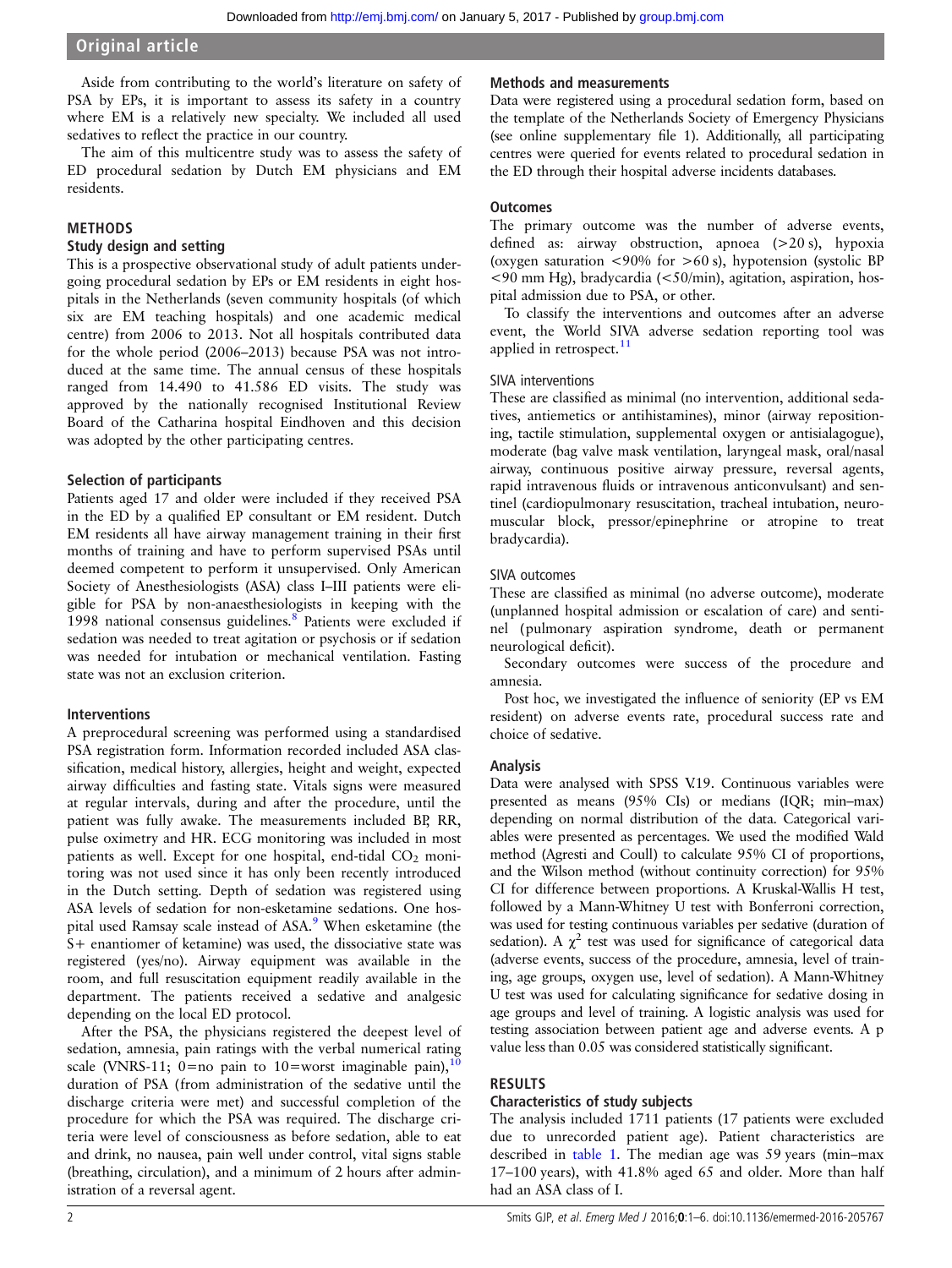<span id="page-2-0"></span>

| <b>Table 1</b> Characteristics of patients undergoing procedural |
|------------------------------------------------------------------|
| sedation in the ED $(n=1711)$                                    |

|                                                                                                       | n*   |                |
|-------------------------------------------------------------------------------------------------------|------|----------------|
| Median age, years (IQR)                                                                               | 1711 | $59(41 - 77)$  |
| Men, %                                                                                                | 1709 | 46.0           |
| Median body weight, kg (IQR)                                                                          | 1602 | 75 (65.5–84.5) |
| ASA class, %                                                                                          | 1699 |                |
| ı                                                                                                     |      | 53.3           |
| $\mathbf{I}$                                                                                          |      | 40.0           |
| Ш                                                                                                     |      | 6.7            |
| Fasting in hours, %                                                                                   | 1311 |                |
| $0 - 3$                                                                                               |      | 19.0           |
| $3 - 6$                                                                                               |      | 44.4           |
| >6                                                                                                    |      | 36.6           |
| *Due to missing data, this is the total number of cases included in the analysis of<br>this variable. |      |                |

ASA, American Society of Anesthesiologists.

#### Main results

The most frequent indications for PSA were dislocations of the hip and shoulder (29.2% and 26.1%; online [supplementary](http://dx.doi.org/10.1136/emermed-2016-205767) [table S1](http://dx.doi.org/10.1136/emermed-2016-205767)).

Propofol and midazolam were the most commonly used sedatives with an average dose of 1.1 and 0.06 mg/kg, respectively (table 2). In the majority of the non-esketamine cases, an opioid was added before giving the sedative (85.3%).

Propofol was associated with a significant shorter duration of sedation (p<0.001) when compared with esketamine or midazolam (table 2).

ASA sedation depth was registered in only 985 of 1315 patients [\(table 4](#page-3-0)), with 36.7% being deeply sedated or higher. In the one hospital that used the Ramsay sedation scale, sedation depth was registered in 206 of 267 cases, with 38.9% having a scale of 4 or 5 (brisk or sluggish response to a light glabellar tap or to verbal stimulus) and no one with a scale of 6 (no response). Dissociation scoring was registered in 71 of 129 esketamine cases with 77.5% of 71 patients being dissociated.

#### Adverse events

There were a total of 194 adverse events involving 181 of 1711 patients (10.6%; [table 3\)](#page-3-0), most frequently hypoxia (4.0%) and

apnoea (2.9%). Bag valve mask ventilation and airway repositioning were performed in 2.6% and 2.0%, respectively. All events were successfully treated by the sedating physician. There were no sentinel interventions, moderate or sentinel outcomes as a result of the PSA. The majority of patients (74.6% of 1458) received supplemental oxygen, and there was however no significant difference in adverse events (supplemental oxygen 10.1%, no oxygen 13.8%; difference 3.7% (95% CI 0.0% to 7.9%);  $p=0.051$ ).

There was no significant difference in percentage of adverse events between propofol, midazolam and esketamine (p=0.88; table 2). There was, however, an increasing frequency of adverse events with increasing age ( $p < 0.001$ ; fi[gure 1](#page-3-0)) despite statistically significant lower total sedative dosing in patients aged 65 and over (median dose mg/kg (IQR) propofol 0.9 (0.6–1.3) vs 1.3 (0.8–1.8) p<0.001; midazolam 0.04 (0.03–0.06) vs 0.05 (0.03–0.08) p=0.025; esketamine 0.4 (0.3–0.5) vs 0.5 (0.4–0.6) p<0.001).

Propofol had a higher adverse event rate in patients aged 65 and over (17.0% vs 7.1%; difference 9.9%; 95% CI 5.9% to 14.3%; p<0.001). This was not significant for midazolam (13.0% vs 7.9%; difference 5.1%; 95% CI −0.5% to 10.4%;  $p=0.07$ ).

No additional events or incidents were found in the hospitals' adverse incident reporting systems.

#### Success of procedure and amnesia

The procedures could be successfully completed with PSA in 90.1% of cases.

Propofol was associated with a significant higher procedural success rate than midazolam (93.1% vs 84.1%; difference 9.1%; 95% CI 5.7% to 12.9%; p<0.001) and esketamine (88%; difference 5.2%; 95% CI 0.2% to 12.1%; p<0.001; table 2). There was no statistically significant association between dosage and procedural success rate.

In 83.4% of patients there was amnesia to the procedure (table 2). With esketamine, there was significantly more amnesia than with midazolam (difference 11.7%; 95% CI 0.6% to 20.0%; p=0.38), but not compared with propofol (difference 6.6%; 95% CI −3.5% to 12.5%; p=0.17).

As expected, there was an increase of amnesia with increasing sedation levels [\(table 4\)](#page-3-0). Minimal and moderate levels had significantly less amnesia than deep or general anaesthesia (75.8%

| Sedatives used in patients undergoing procedural sedation in the ED (n=1/11^)<br>Table 2 |                        |                     |                               |                     |                                |                      |
|------------------------------------------------------------------------------------------|------------------------|---------------------|-------------------------------|---------------------|--------------------------------|----------------------|
|                                                                                          | Propofol<br>$n = 1074$ |                     | <b>Midazolam</b><br>$n = 499$ |                     | <b>Esketamine</b><br>$n = 129$ |                      |
|                                                                                          | nt                     |                     | nt                            |                     | nt                             |                      |
| Median age (IQR)                                                                         | 1074                   | $55.5(38-73)$       | 499                           | $69(54 - 84)$       | 129                            | 48 (32.5–63.5)       |
| Median total dose, mg/kg (IQR)                                                           | 942                    | $1.1(0.7-1.6)$      | 413                           | $0.06(0.04 - 0.08)$ | 108                            | $0.5(0.3-0.6)$       |
| Median sedation duration, minutes (IQR)                                                  | 631                    | $15(11-19)$         | 175                           | 25 (12.5–37.5)      | 40                             | $25(16-34)$          |
| ASA sedation deep or higher#, % (95% CI)                                                 | 691                    | 43.1 (39.5 to 46.9) | 288                           | 21.5 (17.2 to 26.6) | 71                             | 77.5 (66.5 to 85.6)‡ |
| Opioid coanalgesia, % (95% CI)                                                           | 1074                   | 84.2 (81.9 to 86.2) | 499                           | 87.6 (84.4 to 90.2) | 129                            | 12.4 (7.8 to 19.2)   |
| Esketamine coanalgesia, % (95% CI)                                                       | 1074                   | $2.0$ (1.4 to 3.1)  | 499                           | 0(0 to 0.8)         | 129                            | 0(0 to 3.9)          |
| Adverse events, % (95% CI)                                                               | 1074                   | 10.7 (9.0 to 12.7)  | 499                           | 10.8 (8.4 to 13.9)  | 129                            | $9.3$ (5.3 to 15.7)  |

Amnesia, % (95% CI) 63 (80.4 to 95.9) 677 83.9 (80.9 to 86.5) 179 78.8 (72.2 to 84.2) 63 90.5 (80.4 to 95.9) Success of procedure, % (95% CI) **1051** 93.1 (91.5 to 94.5) 483 84.1 (80.5 to 87.1) 125 88.0 (81.0 to 92.7)

 $\frac{1}{2}$  Sedatives used in patients undergoing procedural sedation in the ED (n=1711\*)

\*Nine cases received other sedatives: etomidate (2), diazepam (1), other (1), missing (5); due to low numbers, these were not included in this table. †Due to missing data, this is the total number of cases included in the analysis of this variable (denominator).

‡For esketamine: proportion of dissociated patients (instead of ASA levels of sedation).

ASA, American Society of Anesthesiologists.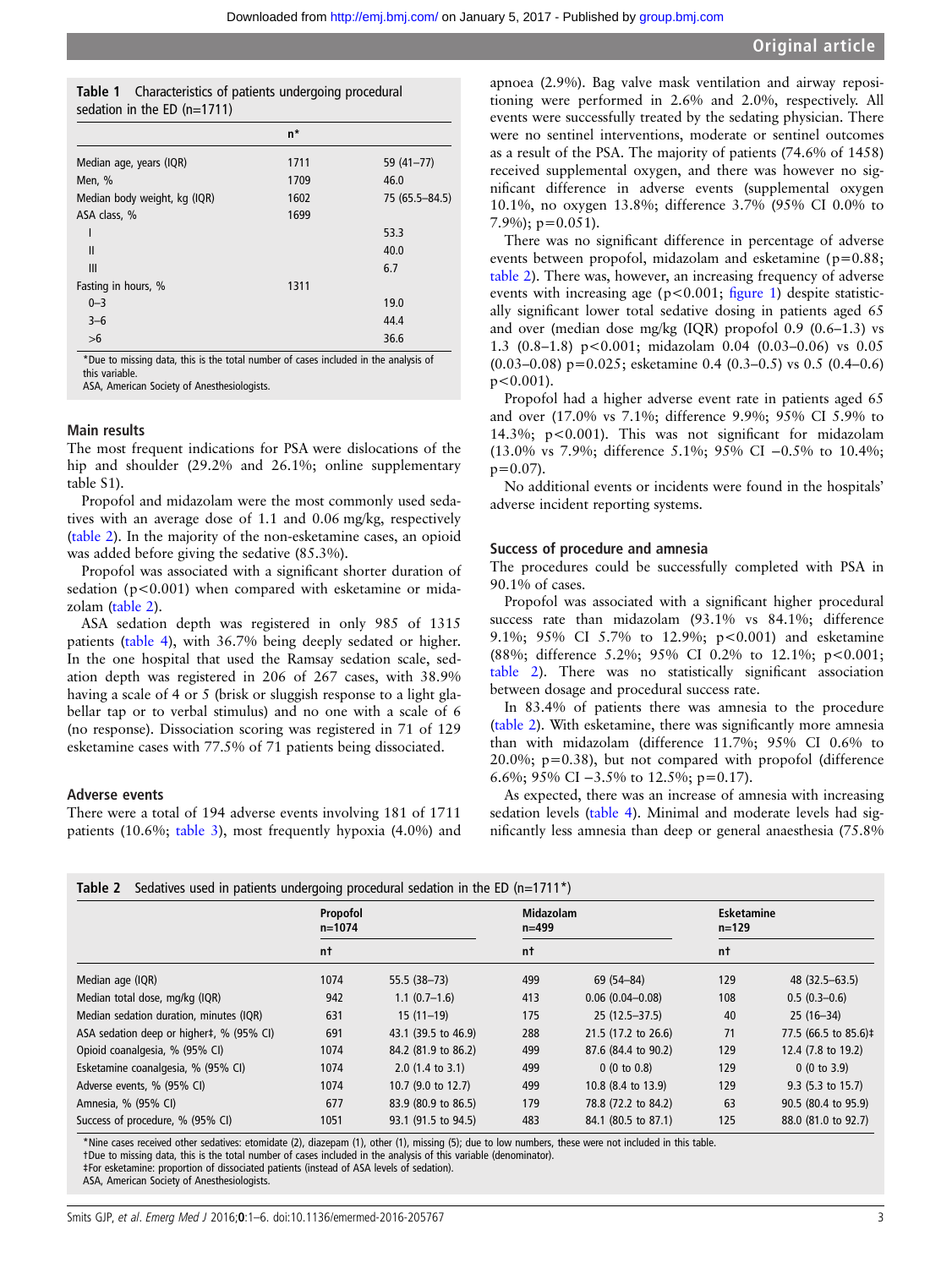## <span id="page-3-0"></span>Original article

| <b>Table 3</b> Adverse events with their interventions in patients |
|--------------------------------------------------------------------|
| undergoing procedural sedation in the ED $(n=1711)$                |

|                                                                        | Adverse events,<br>$n$ (%) |  |
|------------------------------------------------------------------------|----------------------------|--|
| Minimal intervention*                                                  |                            |  |
| Agitation                                                              | 6(0.4)                     |  |
| <b>Emesis</b>                                                          | 5(0.3)                     |  |
| Emergence phenomena                                                    | 3(0.2)                     |  |
| Hypotension-no intervention                                            | 7(0.4)                     |  |
| Hypoxia-no intervention                                                | 1(0.1)                     |  |
| Tachycardia                                                            | 1(0.1)                     |  |
| Other: subcutaneous injection of sedative $(n=1)$ ,<br>unknown $(n=1)$ | 2(0.1)                     |  |
| Total minimal intervention                                             | 25(1.5)                    |  |
| Minor intervention*                                                    |                            |  |
| Airway obstruction-stimulate                                           | 3(0.2)                     |  |
| Airway obstruction-airway repositioning                                | 27(1.6)                    |  |
| Apnoea-stimulate                                                       | 23(1.3)                    |  |
| Hypoxia-stimulate                                                      | 13(0.8)                    |  |
| Hypoxia-airway repositioning                                           | 8(0.5)                     |  |
| Hypoxia-oxygen administration                                          | 25(1.5)                    |  |
| Total minor intervention                                               | 99 (5.8)                   |  |
| Moderate interventions*                                                |                            |  |
| Airway obstruction-oral airway insertion                               | 2(0.1)                     |  |
| Apnoea-bag valve mask ventilation                                      | 25(1.5)                    |  |
| Apnoea-reversal agent administration                                   | 2(0.1)                     |  |
| Hypotension-fluid bolus                                                | 20(1.2)                    |  |
| Hypoxia-bag valve mask ventilation                                     | 19(1.1)                    |  |
| Hypoxia-reversal agent administration                                  | 2(0.1)                     |  |
| Total moderate intervention                                            | 70(4.1)                    |  |
| Sentinel interventions                                                 | 0(0)                       |  |
| Total number of adverse events                                         | 194 (11.3)                 |  |
| Total number of cases with adverse eventst<br>181 (10.6)               |                            |  |

\*Interventions classified according to World SIVA adverse sedation reporting tool 2012.

†Some patients had more than one adverse event.

vs 92.9%; difference 17.1%; 95% CI 12.1% to 21.9%;  $p < 0001$ ).

## Level of training

The majority of patients (79.7%) were sedated by an EP, and the remainder by an EM resident.

EPs used propofol and esketamine more frequently than EM residents [\(table 5](#page-4-0)). The doses of the sedatives in mg/kg were the same. The percentage of adverse events was the same for EP



Figure 1 Patients with adverse events per age group during procedural sedation in the ED (n=1711).

and EM residents. However, EPs had a significantly higher overall success rate of the procedure than residents [\(table 5](#page-4-0)).

## **DISCUSSION**

## Adverse events rate

In this multicentre study of 1711 adults undergoing procedural sedation by EPs, we found adverse events in 10.6% of patients. There were no sentinel outcomes. There was no statistical difference in adverse event rate between propofol, midazolam and esketamine. In other studies, the adverse event rate for propofol versus midazolam was also similar or even lower,<sup>2</sup> <sup>12-15</sup> refuting the notion that propofol is not suitable for use by non-anaesthesiologists.

The adverse event rate in our Dutch multicentre study is comparable with the rate in other international studies (3.5%–  $29.5\%$ ).<sup>2</sup> <sup>12</sup> <sup>13</sup> <sup>15-17</sup> This confirms that EPs, including EM residents, can safely perform PSA in a country with a relatively new EM training programme. We found no difference in adverse event rate between EPs and EM residents. Similar rate of adverse events in EM residents suggests that this was a safe practice. Since 2015 PSA training is part of the core curriculum of the EM training programme.

Increasing age was significantly associated with increasing adverse events in our study, despite the fact that they received significantly lower sedative doses. Increased adverse event rate with age is found in some studies, but not all.<sup>13</sup> <sup>18</sup>

## Success of the procedure

Our overall procedural success rate of 90% is not as high as other studies (95%–96%); however, this may be partly due to a higher rate of hip reductions in our study, a procedure known

|  |  |  |  | Table 4 Sedation level* and amnesia in patients undergoing procedural sedation in the ED ( $n=1711$ ) |
|--|--|--|--|-------------------------------------------------------------------------------------------------------|
|--|--|--|--|-------------------------------------------------------------------------------------------------------|

|                        | <b>Total</b> |                            | Amnesia |                     |
|------------------------|--------------|----------------------------|---------|---------------------|
| ASA levels of sedation | nt           | % (95% CI)                 | nt      | % (95% CI)          |
| Minimal                | 158          | 16.0 (13.9 to 18.5)        | 105     | 47.6 (38.3 to 57.1) |
| Moderate               | 465          | 47.2 (44.1 to 50.3)        | 341     | 84.5 (80.2 to 87.9) |
| Deep                   | 343          | 34.8 (31.9 to 37.9)        | 293     | 92.8 (89.3 to 95.3) |
| General anaesthesia    | 19           | $1.9(1.2 \text{ to } 3.0)$ | 17      | 94.1 (73.0 to 99.0) |
| Total                  | 985          | 100                        | 756     | 82.8 (80.0 to 85.3) |

\*Patients with missing data, Ramsay sedation scale or ketamine dissociation scale (n=49) not included in this table. †Due to missing data, this is the total number of cases included in analysis of this variable (denominator). ASA, American Society of Anesthesiologists.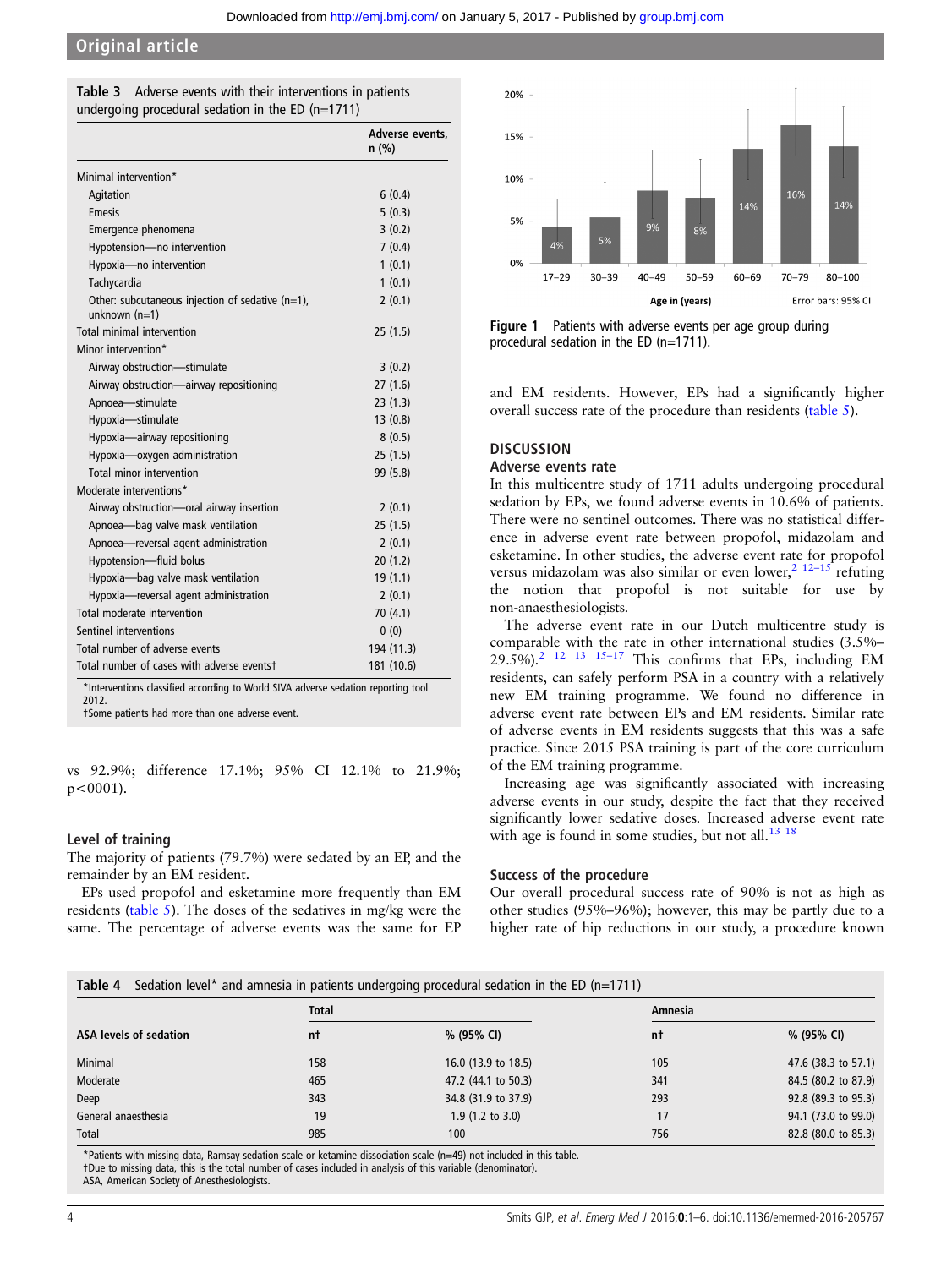<span id="page-4-0"></span>**Table 5** Level of training and outcomes in patients undergoing procedural sedation in the ED ( $n=1711$ )

|                                     | EP, $n=1364$ |                     | EM resident, n=347 |                               |                     |
|-------------------------------------|--------------|---------------------|--------------------|-------------------------------|---------------------|
|                                     | $n^*$        |                     | $n^*$              |                               | <b>Significance</b> |
| Propofol used, n (%)                | 887          | 887 (65.0)          | 187                | 187 (53.9)                    |                     |
| Median dose, mg/kg (IQR)            | 818          | $1.1(0.7-1.6)$      | 124                | $1.0(0.5-1.5)$                | $p=0.35$            |
| Success of procedure, % (95% CI)    | 866          | 94.3 (92.6 to 95.7) | 185                | 87.6 (82.0 to 91.6)           | p<0.001             |
| Midazolam used, n (%)               | 345          | 345 (25.3)          | 154                | 154 (44.4)                    |                     |
| Median dose, mg/kg (IQR)            | 275          | $0.04(0.02 - 0.06)$ | 138                | $0.05(0.03 - 0.07)$           | $p=0.16$            |
| Success of procedure, % (95% CI)    | 337          | 86.1 (81.9 to 89.4) | 146                | 79.5 (72.1 to 85.3)           | $p=0.07$            |
| Esketamine used, n (%)              | 124          | 124(9.1)            | 5                  | 5(1.4)                        |                     |
| Median dose, mg/kg (IQR)            | 107          | $0.46(0.3-0.6)$     |                    |                               |                     |
| Success of procedure, % (95% CI)    | 120          | 87.5 (80.3 to 92.4) |                    | $\ddagger$                    |                     |
| Other sedatives used, n (%)         | 8            | 8(0.6)              |                    | 1(0.3)                        |                     |
| Success of procedure, % (95% CI)    | 1331         | 91.7 (90.1 to 93.0) | 337                | 84.0 (79.7 to 87.5)           | p<0.001             |
| Adverse events, % of cases (95% CI) | 347          | 10.5 (9.0 to 12.2)  | 1364               | 11.0 $(8.1 \text{ to } 14.7)$ | $p=0.8$             |

\*Due to missing data, this is the total number of cases included in analysis of this variable (denominator).

†Only five cases.

EM, emergency medicine; EP, emergency physician.

to have higher failure rates.<sup>2</sup> <sup>19</sup> Excluding all hip reductions in our study would increase the success rate to 93%. Relative inexperience with the procedure itself for which PSA was indicated might also have contributed.

We found a 7.7% absolute difference in success rate in favour of EPs compared with EM residents. This is not explained by sedative dosing, since this was similar in EPs and EM residents. Possibly when PSAs were done by EM residents they were assisted by a junior doctor (EM or specialty resident) to perform the indicated procedure.

In our study, propofol was associated with better procedural success rates than midazolam (even when corrected for the higher number of hip reductions in the midazolam group), which is similar to a study where 316 sedations in the ED were retrospectively analysed.<sup>[14](#page-5-0)</sup> In our study, patients receiving propofol had deeper levels of sedation than with midazolam, which may further explain its higher success rate.

Prudent midazolam dosing in our study (0.06 mg/kg) might have contributed to the lower success rates, as reported by Hohl et al.<sup>[20](#page-5-0)</sup> Total dose of midazolam varies in the ED literature, from around 0.05 to 1.0 mg/kg or more.<sup>[15](#page-5-0) 21–[23](#page-5-0)</sup> It is possible that the relatively high median age in our midazolam cohort (69 years) is a reason why such low doses were used.

Propofol and esketamine in our study had similar success rates, in contrary to an observational study from Australia, where ketamine had the highest rate.<sup>[19](#page-5-0)</sup>

#### Amnesia

We found amnesia in 83% of patients, less than we would have expected. Likely this is due to the lower sedation levels in our cohort (ASA sedation level minimal 16%, moderate 47%), as we found lower sedation levels to be associated with less amnesia.

## Limitations

We collected data from multiple centres, using mainly paper forms, which led to missing data for some variables such as ASA classification, body weight, sedation depth, success of procedure and amnesia. We however included all patients with missing data, except when the patients' age could not be found (to not accidentally include paediatric patients in our cohort).

During the study period, there was no mandatory registration of PSA by the NSEP. It is, therefore, possible that not all cases were registered. To find any occult serious adverse events, we, therefore, queried the hospitals' patient safety incident reporting databases, which showed no additional adverse events.

The variable amnesia was registered in only 54% of cases. Potentially the sedating doctor could have omitted to register amnesia if the patient was not amnestic. However, our amnesia rate of 83% is rather on the low side when compared with the literature. For example, recall of the procedure was found in 7.4% of 121 ER patients using propofol or midazolam<sup>[24](#page-5-0)</sup> and 10% of 271 patients sedated with propofol or propofol/ketamine.<sup>[17](#page-5-0)</sup>

In one hospital, sedation depth was not registered with ASA sedation levels, but with the Ramsey sedation score, which makes comparison more difficult. Furthermore, in the other hospitals ASA levels were only registered in 75% of patients. This reduced the number of patients in our analysis for sedation levels and has the potential to skew the results.

Since uniform reporting of adverse events only has been pro-posed in 2012,<sup>[9](#page-5-0)</sup> we only could retrospectively apply the World SIVA reporting tool. We applied this tool to the interventions needed and outcomes, not the adverse events themselves, since the tool used different cut-offs than ours.

#### CONCLUSION

In conclusion, procedural sedation—in a country where EM is a relatively new specialty—appears safe when performed by EPs and trained EM residents and has comparable adverse event rates as international studies, and resulted in no sentinel outcomes.

#### Author affiliations <sup>1</sup>

<sup>1</sup> Emergency Department, Catharina Hospital, Eindhoven, The Netherlands <sup>2</sup>Emergency Department, Tergooi Ziekenhuis, Hilversum, The Netherlands <sup>3</sup>Emergency Department, Maxima Medical Centre, Veldhoven, The Netherlands 4 Emergency Department, St. Elisabeth Hospital, Tilburg, The Netherlands <sup>5</sup>Emergency Department, Albert Schweitzer Hospital, Dordrecht, The Netherlands 6 Emergency Department, Medisch Centrum Haaglanden, The Hague, The Netherlands

<sup>7</sup>Department of Anaesthesiology, Intensive Care and Pain Catharina Hospital, Eindhoven, The Netherlands

Acknowledgements We thank the following hospitals for participating in the study: Catharina Hospital, Eindhoven; Maxima Medical Centre, Veldhoven; Meander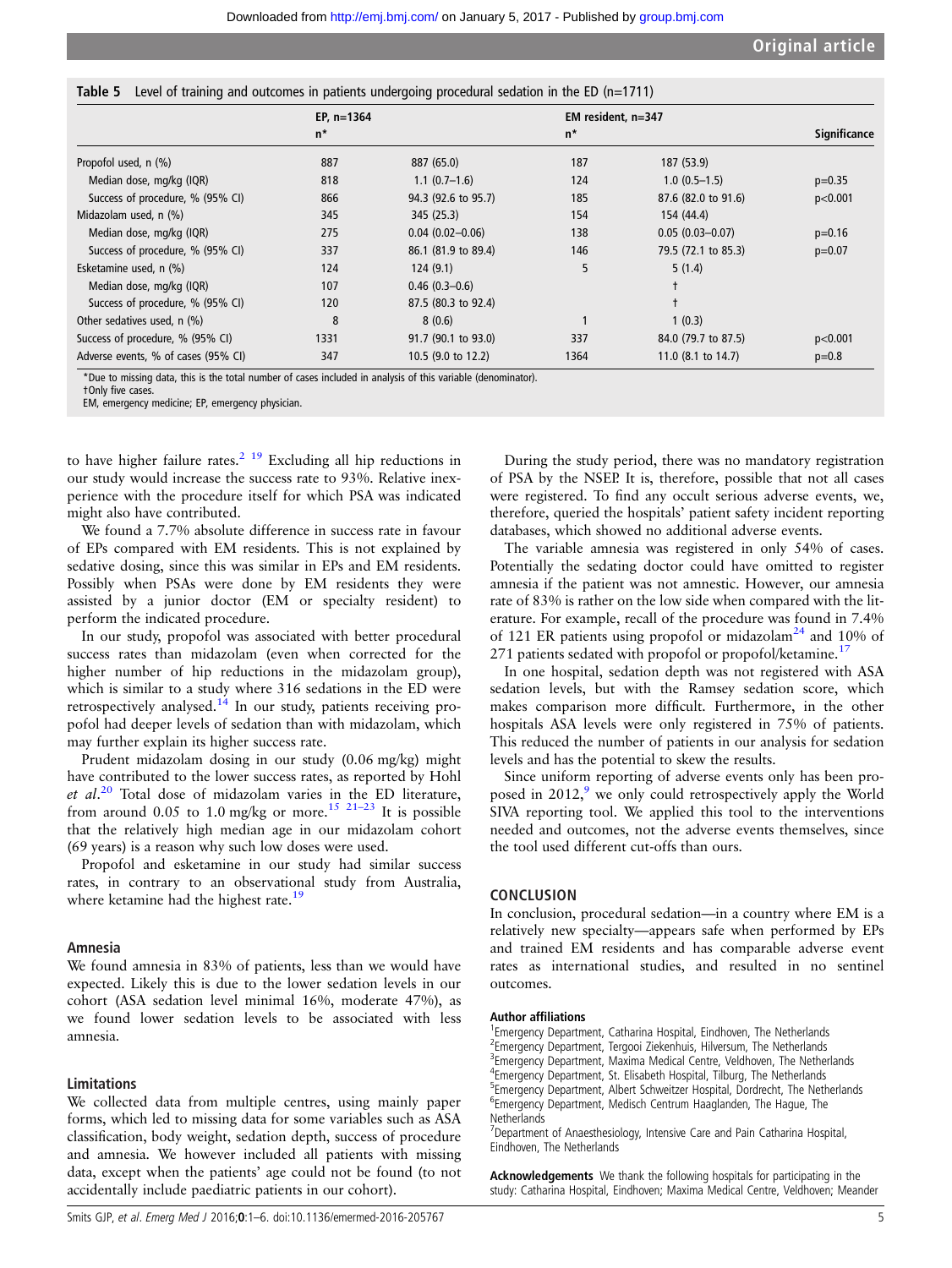## <span id="page-5-0"></span>Original article

Hospital, Amersfoort, St. Elisabeth Hospital, Tilburg; Albert Schweitzer Hospital, Dordrecht/Zwijndrecht; Haga Hospital, Den Haag; Westfriesgasthuis, Hoorn and Radboud University Nijmegen Medical Centre, Nijmegen. We thank Saskia Houterman, PhD, epidemiologist, for reviewing the manuscript and statistical analysis; RTC Welsing, MD, emergency physician KNMG, Meander Medical Centre, Amersfoort; ATW Wei, MD, emergency consultant KNMG, Radboud University Medical Centre for providing data and Francis Mencl, MD, MS, FACEP, FAAEM, Summa Akron City hospital, Northeastern Ohio Medical University for reviewing the manuscript.

Contributors GJPS and MIK conceived the study and GJPS undertook recruitment of participating centres. GJPS, MIK, LAAM, EPJR, EO, KVD and WAMHT acquired the data. GJPS managed the data. MIK, WAMHT and EHMK helped with analysing and interpreting the data. GJPS drafted the manuscript. All authors contributed substantially to its revisions. GJPS takes responsibility for the paper as a whole.

#### Competing interests None.

Ethics approval Catharina Hospital Institutional Review Board.

Provenance and peer review Not commissioned; externally peer reviewed.

Data sharing statement We also collected the variable 'difficulty of the procedure' (easy–normal–difficult) rated by the physician. This was filled in only 350 of 1711 cases. Available as SPSS file, by emailing the corresponding author.

Open Access This is an Open Access article distributed in accordance with the Creative Commons Attribution Non Commercial (CC BY-NC 4.0) license, which permits others to distribute, remix, adapt, build upon this work non-commercially, and license their derivative works on different terms, provided the original work is properly cited and the use is non-commercial. See: [http://creativecommons.org/](http://creativecommons.org/licenses/by-nc/4.0/) [licenses/by-nc/4.0/](http://creativecommons.org/licenses/by-nc/4.0/)

#### **REFERENCES**

- Quine MA, Bell GD, McCloy RF, et al. Prospective audit of upper gastrointestinal endoscopy in two regions of England: safety, staffing, and sedation methods. [Gut](http://dx.doi.org/10.1136/gut.36.3.462) 1995;36:462–7.
- 2 Sacchetti A, Senula G, Strickland J, et al. Procedural sedation in the community emergency department: initial results of the ProSCED registry. [Acad Emerg Med](http://dx.doi.org/10.1197/j.aem.2006.05.023) 2007;14:41–6.
- 3 Tohda G, Higashi S, Wakahara S, et al. Propofol sedation during endoscopic procedures: safe and effective administration by registered nurses supervised by endoscopists. [Endoscopy](http://dx.doi.org/10.1055/s-2005-921192) 2006;38:360-7.
- 4 Dutch institute for healthcare improvement (CBO). Richtlijn sedatie en of analgesie (PSA) op locaties buiten de operatiekamer Deel I: bij volwassenen. CBO 2012:1–128.<http://www.diliguide.nl/document/3064>
- 5 Thijssen WAMH, Giesen PHJ, Wensing M. Emergency departments in The Netherlands. [Emerg Med J](http://dx.doi.org/10.1136/emermed-2011-200090) 2012;29:6-9.
- 6 Kuypers MI, Mencl F, Verhagen MF, et al. Safety and efficacy of procedural sedation with propofol in a country with a young emergency medicine training program. [Eur](http://dx.doi.org/10.1097/MEJ.0b013e32834230fb) [J Emerg Med](http://dx.doi.org/10.1097/MEJ.0b013e32834230fb) 2011;18:162–7.
- 7 Smith I, Kranke P, Murat I, et al. Perioperative fasting in adults and children: guidelines from the European Society of Anaesthesiology. [Eur J Anaesthesiol](http://dx.doi.org/10.1097/EJA.0b013e3283495ba1) 2011;28:556–69.
- 8 Dutch institute for healthcare improvement (CBO). Sedation and/or analgesia by non-anaesthesiologists. 1998. ISBN 9069102161.
- 9 Consales G, Chelazzi C, Rinaldi S, et al. Bispectral Index compared to Ramsay score for sedation monitoring in intensive care units. Minerva Anestesiol 2006;72:329-36.
- 10 Bijur PE, Latimer CT, Gallagher EJ. Validation of a verbally administered numerical rating scale of acute pain for use in the emergency department. [Acad Emerg Med](http://dx.doi.org/10.1111/j.1553-2712.2003.tb01355.x) 2003;10:390–2.
- 11 Mason KP, Green SM, Piacevoli Q. Adverse event reporting tool to standardize the reporting and tracking of adverse events during procedural sedation: a consensus document from the World SIVA International Sedation Task Force. [Br J Anaesth](http://dx.doi.org/10.1093/bja/aer407) 2012;108:13–20.
- Miner JR, Danahy M, Moch A, et al. Randomized clinical trial of etomidate versus propofol for procedural sedation in the emergency department. [Ann Emerg Med](http://dx.doi.org/10.1016/j.annemergmed.2006.06.042) 2007;49:15–22.
- 13 Jacques KG, Dewar A, Gray A, et al. Procedural sedation and analgesia in a large UK Emergency Department: factors associated with complications. [Emerg Med J](http://dx.doi.org/10.1136/emj.2010.102475) 2011;28:1036–40.
- 14 Reynolds JC, Abraham MK, Barrueto FF, et al. Propofol for procedural sedation and analgesia reduced dedicated emergency nursing time while maintaining safety in a community emergency department. [J Emerg](http://dx.doi.org/10.1016/j.jen.2013.03.001) Nurs 2013;39:502-7.
- 15 Elkhodair SM, Baker EC, Glasebrook WR, et al. Emergency department procedural sedation: the London experience. [Eur J Emerg Med](http://dx.doi.org/10.1097/MEJ.0000000000000197) 2015;22:407-12.
- 16 Newstead B, Bradburn S, Appelboam A, et al. Propofol for adult procedural sedation in a UK emergency department: safety profile in 1008 cases. [Br J Anaesth](http://dx.doi.org/10.1093/bja/aet168) 2013;111:651–5.
- 17 Miner JR, Moore JC, Austad EJ, et al. Randomized, double-blinded, clinical trial of propofol, 1:1 propofol/ketamine, and 4:1 propofol/ketamine for deep procedural sedation in the emergency department. [Ann Emerg Med](http://dx.doi.org/10.1016/j.annemergmed.2014.08.046) 2015;65:479-88.e2.
- 18 Heuss LT, Schnieper P, Drewe J, et al. Conscious sedation with propofol in elderly patients: a prospective evaluation. [Aliment Pharmacol Ther](http://dx.doi.org/10.1046/j.1365-2036.2003.01608.x) 2003;17:1493-501.
- 19 Holdgate A, Taylor DM, Bell A, et al. Factors associated with failure to successfully complete a procedure during emergency department sedation. [Emerg Med Australas](http://dx.doi.org/10.1111/j.1742-6723.2011.01420.x) 2011;23:474–8.
- 20 Hohl CM, Sadatsafavi M, Nosyk B, et al. Safety and clinical effectiveness of midazolam versus propofol for procedural sedation in the emergency department: a systematic review. [Acad Emerg Med](http://dx.doi.org/10.1111/j.1553-2712.2007.00022.x) 2008;15:1-8.
- 21 Deitch K, Chudnofsky CR, Dominici P. The utility of supplemental oxygen during emergency department procedural sedation and analgesia with midazolam and fentanyl: a randomized, controlled trial. [Ann Emerg Med](http://dx.doi.org/10.1016/j.annemergmed.2006.06.013) 2007;49:1-8.
- 22 Taylor DM, O'Brien D, Ritchie P, et al. Propofol versus midazolam/fentanyl for reduction of anterior shoulder dislocation. [Acad Emerg Med](http://dx.doi.org/10.1197/j.aem.2004.08.039) 2005;12:13-19.
- 23 Rahman NHNA, Hashim A. The use of propofol for procedural sedation and analgesia in the emergency department: a comparison with midazolam. [Emerg Med](http://dx.doi.org/10.1136/emj.2009.085019) [J](http://dx.doi.org/10.1136/emj.2009.085019) 2011;28:861–5.
- 24 Swann A, Williams J, Fatovich DM. Recall after procedural sedation in the emergency department. [Emerg Med J](http://dx.doi.org/10.1136/emj.2006.040923) 2007;24:322-4.